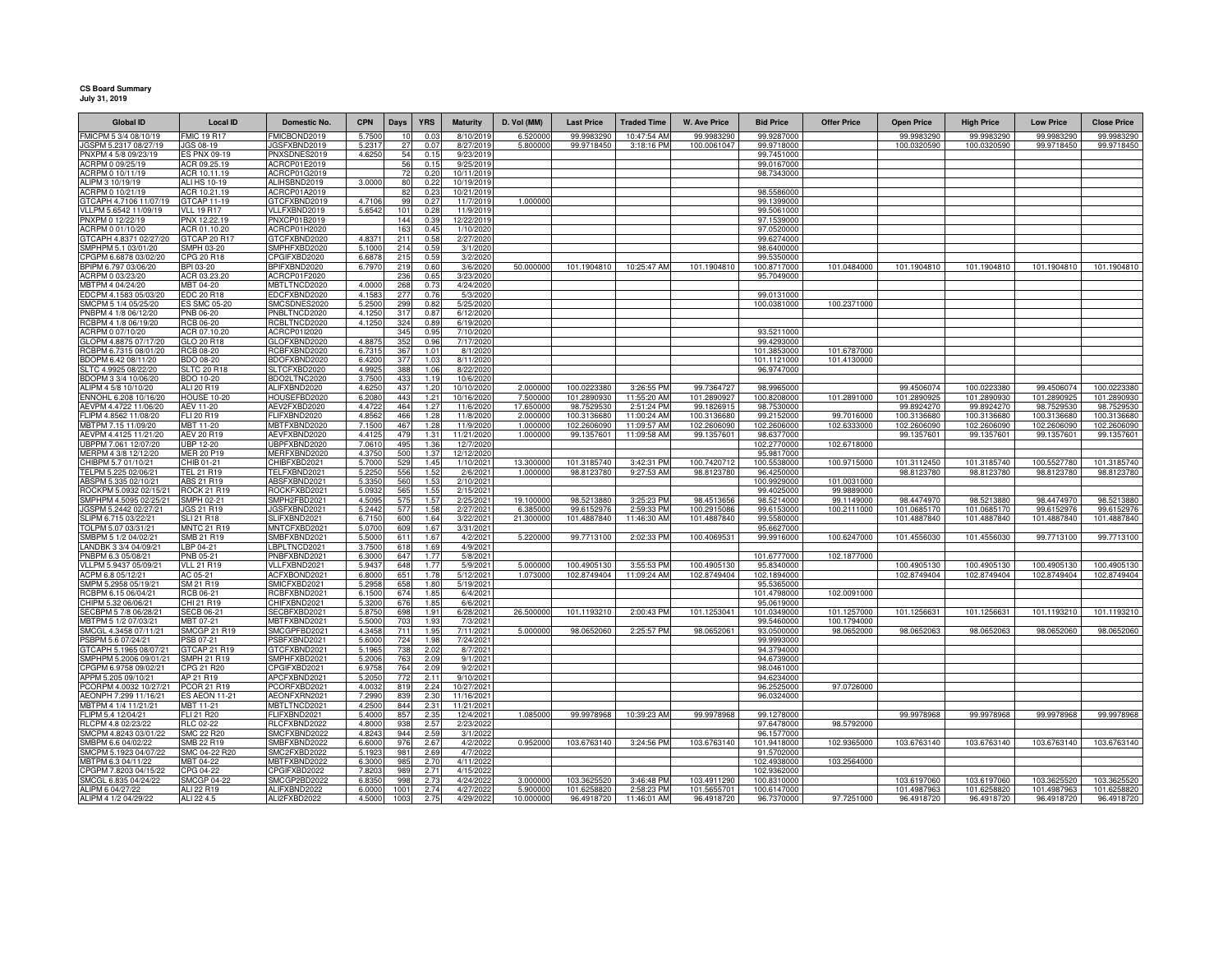| <b>Global ID</b>                                | <b>Local ID</b>                           | Domestic No.                        | <b>CPN</b>      | Days                     | <b>YRS</b>            | <b>Maturity</b>          | D. Vol (MM)           | <b>Last Price</b>          | <b>Traded Time</b>        | <b>W. Ave Price</b>        | <b>Bid Price</b>          | <b>Offer Price</b> | <b>Open Price</b>          | <b>High Price</b>          | <b>Low Price</b>           | <b>Close Price</b>         |
|-------------------------------------------------|-------------------------------------------|-------------------------------------|-----------------|--------------------------|-----------------------|--------------------------|-----------------------|----------------------------|---------------------------|----------------------------|---------------------------|--------------------|----------------------------|----------------------------|----------------------------|----------------------------|
| SBPM 3 1/2 04/30/22                             | PSB 04-22                                 | <b>PSBLTNCD2022</b>                 | 3.500           | 1004                     | 2.75                  | 4/30/202                 |                       |                            |                           |                            |                           |                    |                            |                            |                            |                            |
| SMPHPM 6.2223 05/17/22                          | <b>SMPH 05-22</b>                         | SMPHFXBD2022                        | 6.2223          | 1021                     | 2.80                  | 5/17/2022                |                       |                            |                           |                            | 98.6638000                |                    |                            |                            |                            |                            |
| HIBPM 3 1/4 05/18/22<br>SLTC 5.5796 05/22/22    | CHIB 05-22<br><b>SLTC 22 R20</b>          | HIBLTNC2022<br>SLTCFXBD2022         | 3.250<br>5.579  | 102<br>102               | 2.80<br>2.8           | 5/18/202<br>5/22/2022    |                       |                            |                           |                            | 99.4308000                | 100 4634000        |                            |                            |                            |                            |
| JBPPM 6 06/03/22                                | <b>UBP 06-22</b>                          | JBPFXBND2022                        | 6.000           | 103                      | 2.84                  | 6/3/2022                 | 5.00000               | 101.8330830                | 10:06:28 AM               | 101.8330830                | 101.8315000               | 102.6292000        | 101.8330830                | 101.8330830                | 101.8330830                | 101.8330830                |
| PNBPM 3 1/4 06/06/22                            | PNB 06-22                                 | PNBLTNCD2022                        | 3.250           | 1041                     | 2.85                  | 6/6/2022                 |                       |                            |                           |                            |                           |                    |                            |                            |                            |                            |
| NNOHL 6.131 07/16/22                            | HOUSE 22 R20                              | HOUSEFBD2022                        | 6.131           | 108                      | 2.96                  | 7/16/202                 |                       |                            |                           |                            | 96.3960000                |                    |                            |                            |                            |                            |
| MPM 6.9442 07/16/22<br>AEVPM 5.0056 08/06/22    | SM 22 R19<br>AEV 22 R20                   | SMICFXBD2022<br>AEVFXBND2022        | 6.9442<br>5.005 | 108<br>1102              | 2.96<br>3.02          | 7/16/2022<br>8/6/2022    | 14,800000<br>1.000000 | 103.5458770<br>100.0151690 | 3:16:33 PM<br>3:34:37 PM  | 103.7382031<br>100.0151690 | 103.0661000<br>91.1062000 |                    | 104.1668338<br>100.0151690 | 104.1668338<br>100.0151690 | 103.0660610<br>100.0151690 | 103.5458770<br>100.0151690 |
| FLIPM 5.3567 08/20/22                           | FLI 22 R20                                | FLIFXBND2022                        | 5.356           | 1116                     | 3.06                  | 8/20/2022                | 0.035000              | 98.6295850                 | 10:49:56 AM               | 98.6295850                 | 94.5257000                |                    | 98.6295850                 | 98.6295850                 | 98.6295850                 | 98.6295850                 |
| EWPM 4 09/21/22                                 | EW 09-22                                  | EWBLTNCD2022                        | 4.000           | 1148                     | 3.14                  | 9/21/2022                |                       |                            |                           |                            |                           |                    |                            |                            |                            |                            |
| PNBPM 3 3/4 10/27/22                            | PNB 10-22                                 | PNB2LTNC2022                        | 3.750           | 1184                     | 3.24                  | 10/27/2022               |                       |                            |                           |                            |                           |                    |                            |                            |                            |                            |
| HIBPM 3.65 12/02/22                             | CHIB 12-22                                | HIB2LTN2022                         | 3.650           | 122                      | 3.34                  | 12/2/202                 |                       |                            |                           |                            |                           |                    |                            |                            |                            |                            |
| ROBBNK 4 1/8 12/16/22<br>MCGL 5 3/8 12/22/22    | <b>RBANK 12-22</b><br><b>SMCGP 22 R20</b> | BANKLTN2022<br>SMCGPFBD2022         | 4.125<br>5.375  | 1234<br>1240             | 3.38<br>3.40          | 12/16/2022<br>12/22/2022 |                       |                            |                           |                            | 94.7655000                |                    |                            |                            |                            |                            |
| -LIPM 5.0496 01/07/23                           | CPI 01-23 R20                             | PIFXBND2023                         | 5.049           | 1256                     | 3.44                  | 1/7/2023                 |                       |                            |                           |                            | 96.3146000                |                    |                            |                            |                            |                            |
| RCBPM 3 3/4 02/11/23                            | RCB 02-23                                 | CBLTNCD2023                         | 3.750           | 129                      | 3.54                  | 2/11/202                 |                       |                            |                           |                            |                           |                    |                            |                            |                            |                            |
| BDOPM 3 5/8 02/18/23                            | BDO 02-23                                 | BDOLTNCD2023                        | 3.625           | 1298                     | 3.55                  | 2/18/2023                |                       |                            |                           |                            |                           |                    |                            |                            |                            |                            |
| GTCAPH 5.0937 02/27/23                          | GTCAP 23 R20                              | GTCFXBND2023                        | 5.093           | 1307                     | 3.58                  | 2/27/2023                |                       |                            |                           |                            | 90.3174000                |                    |                            |                            |                            |                            |
| SMPHPM 5.663 03/01/23<br>SMCPM 6 1/4 03/19/23   | <b>SMPH 23 R21</b><br>SMC 23 R21          | SMPHFXBD2023<br><b>SMCFXBND2023</b> | 5.663<br>6.250  | 1309<br>132              | 3.58<br>3.6           | 3/1/2023<br>3/19/202     | 1.50000               | 99.8769920                 | 11:24:26 AM               | 99.8769920                 | 91.3836000<br>101.4619000 | 102.7846000        | 99.8769920                 | 99.8769920                 | 99.8769920                 | 99.8769920                 |
| PNBPM 3 7/8 04/26/23                            | <b>PNB 04-23</b>                          | PNBLTNCD2023                        | 3.875           | 136                      | 3.74                  | 4/26/202                 |                       |                            |                           |                            |                           |                    |                            |                            |                            |                            |
| EDCPM 4.7312 05/03/23                           | EDC 23 R19                                | EDCFXBND2023                        | 4.731           | 137                      | 3.7(                  | 5/3/202                  |                       |                            |                           |                            | 91.8363000                |                    |                            |                            |                            |                            |
| GECBPM 3 7/8 05/08/23                           | <b>SECB 05-23</b>                         | SECBLTNC2023                        | 3.875           | 137                      | 3.7                   | 5/8/202                  |                       |                            |                           |                            |                           |                    |                            |                            |                            |                            |
| BPIPM 3 3/4 05/24/23                            | BPI 05-23                                 | <b>BPILTNCD2023</b>                 | 3.750           | 139                      | $3.8^{\circ}$         | 5/24/202                 |                       |                            |                           |                            |                           |                    |                            |                            |                            |                            |
| ACPM 3.92 07/07/23<br>SMCGL 4.7575 07/11/23     | AC 23 R22<br><b>SMCGP 23 R21</b>          | ACFXBOND2023<br>SMCGPFBD2023        | 3.920<br>4.757  | 1437<br>1441             | 3.93<br>3.95          | 7/7/2023<br>7/11/202     |                       |                            |                           |                            | 91.5992000<br>87.5664000  |                    |                            |                            |                            |                            |
| GLOPM 5.2792 07/17/23                           | GLO 23 R20                                | GLOFXBND2023                        | 5.2792          | 1447                     | 3.96                  | 7/17/2023                | 8.63000               | 98.3415860                 | 3:04:42 PM                | 98.3415860                 | 90.0464000                |                    | 98.3415860                 | 98.3415860                 | 98.3415860                 | 98.3415860                 |
| MCGL 6 3/4 08/17/23                             | SMCGP 08-23 R21                           | SMCGP2BD2023                        | 6.750           | 1478                     | 4.05                  | 8/17/202                 |                       |                            |                           |                            | 97.8292000                |                    |                            |                            |                            |                            |
| JBPPM 4 3/8 08/21/23                            | <b>UBP 08-23</b>                          | JBPLTNCD2023                        | 4.375           | 1482                     | 4.06                  | 8/21/2023                |                       |                            |                           |                            |                           |                    |                            |                            |                            |                            |
| MBTPM 3 1/2 09/19/23<br>ALIPM 7.0239 10/05/23   | MBT 09-23<br>ALI 23 R21                   | <b>MBTLTNCD2023</b><br>ALI2FXBD2023 | 3.500<br>7.023  | 1511<br>1527             | 4.14<br>4.18          | 9/19/202<br>10/5/202     |                       |                            |                           |                            | 96.9914000                |                    |                            |                            |                            |                            |
| ALIPM 3.8915 10/07/23                           | ALI 23 R22                                | ALIFXBND2023                        | 3.891           | 1529                     | 4.19                  | 10/7/202                 |                       |                            |                           |                            | 89.7236000                |                    |                            |                            |                            |                            |
| PCORPM 4.5219 10/27/2                           | PCOR 23 R21                               | PCORFXBD2023                        | 4.521           | 1549                     | 4.24                  | 10/27/2023               | 1.20000               | 98.1836220                 | 3:27:05 PM                | 98.1836220                 | 87.5997000                |                    | 98.1836220                 | 98.183622                  | 98.1836220                 | 98.1836220                 |
| SECBPM 4 1/2 11/02/23                           | <b>SECB 11-23</b>                         | SECB2LTN2023                        | 4.500           | 155                      | 4.26                  | 11/2/202                 |                       |                            |                           |                            |                           |                    |                            |                            |                            |                            |
| BDOPM 4 3/8 11/07/23                            | <b>BDO 11-23</b>                          | BDO2LTNC2023                        | 4.3750          | 1560                     | 4.27                  | 11/7/2023                |                       |                            |                           |                            |                           |                    |                            |                            |                            |                            |
| FLIPM 5.4333 11/08/23<br>AEONPH 7.695 11/16/23  | FLI 23 R20<br><b>ES AEON 11-23</b>        | FLIFXBND2023<br>AEONFXRN2023        | 5.433<br>7.695  | 156 <sup>°</sup><br>1569 | 4.27<br>4.30          | 11/8/202<br>11/16/2023   |                       |                            |                           |                            | 96.9595000<br>93.7358000  |                    |                            |                            |                            |                            |
| AEVPM 4.6188 11/21/23                           | <b>AEV 23 R20</b>                         | AEVFXBND2023                        | 4.618           | 157                      | 4.3                   | 11/21/202                |                       |                            |                           |                            | 86.9505000                |                    |                            |                            |                            |                            |
| EWPM 4 5/8 12/07/23                             | EW 12-23                                  | EWBLTNCD2023                        | 4.625           | 159                      | 4.35                  | 12/7/202                 |                       |                            |                           |                            |                           |                    |                            |                            |                            |                            |
| SMPM 5.159 12/09/23                             | SM 23 R21                                 | SMICFXBD2023                        | 5.159           | 1592                     | 4.36                  | 12/9/202                 | 1.00000               | 100.2211940                | 10:56:18 AM               | 100.2211940                | 95.8874000                |                    | 100.2211940                | 100.2211940                | 100.2211940                | 100.2211940                |
| /LLPM 8 12/21/23                                | <b>VLL 23 R21</b>                         | VLLFXBND2023                        | 8.000           | 1604                     | 4.39                  | 12/21/2023               | 31.230000             | 105.6712490                | 3:26:23 PM                | 105.7424316                | 101.9444000               |                    | 105.7689920                | 105.7785370                | 105.6712490                | 105.6712490                |
| CHIBPM 4.55 01/12/24<br>ROBBNK 4 7/8 01/16/24   | CHIB 01-24<br><b>RBANK 01-24</b>          | CHIBLTNC2024<br>RBANKLTN2024        | 4.550<br>4.875  | 162<br>1630              | 4.45<br>4.46          | 1/12/2024<br>1/16/2024   |                       |                            |                           |                            |                           |                    |                            |                            |                            |                            |
| FDCPM 6.1458 01/24/24                           | FDC 24 R21                                | FDCFXBND2024                        | 6.145           | 1638                     | 4.49                  | 1/24/2024                |                       |                            |                           |                            | 98.8236000                |                    |                            |                            |                            |                            |
| APPM 7.5095 01/25/24                            | AP 24 R22                                 | APCFXBND2024                        | 7.509           | 1639                     | 4.49                  | 1/25/2024                |                       |                            |                           |                            | 103.3076000               |                    |                            |                            |                            |                            |
| LIPM 5 01/30/24                                 | ALI 24 R20                                | ALIFXBND2024                        | 5.000           | 1644                     | 4.50                  | 1/30/2024                | 1.000000              | 98.4214425                 | 10:39:32 AM               | 98.4214425                 | 96.8725000                |                    | 98.4214425                 | 98.4214425                 | 98.4214425                 | 98.4214425                 |
| ELPM 5.2813 02/06/24                            | <b>TEL 24 R21</b>                         | FELFXBND2024                        | 5.281           | $165 -$                  | 4.52                  | 2/6/2024                 |                       |                            |                           |                            | 88.9052000                |                    |                            |                            |                            |                            |
| SBPM 5 02/09/24<br>GSPM 5.3 02/27/24            | PSB 02-24<br>JGS 24 R20                   | SBLTNCD2024<br><b>JGSFXBND2024</b>  | 5.000<br>5.300  | 1654<br>1672             | 4.53<br>4.58          | 2/9/2024<br>2/27/2024    |                       |                            |                           |                            | 88.9438000                |                    |                            |                            |                            |                            |
| MCPM 5.284 03/01/24                             | SMC 24 R22                                | SMCFXBND2024                        | 5.284           | 167                      | 4.59                  | 3/1/2024                 |                       |                            |                           |                            | 94.2596000                |                    |                            |                            |                            |                            |
| STIEPM 5.8085 03/23/24                          | STIESG 24 R22                             | STIGFXBD2024                        | 5.808           | 169                      | 4.65                  | 3/23/2024                | 1.400000              | 99.0663430                 | 10:51:52 AM               | 99.0663430                 | 96.4640000                |                    | 99.0663430                 | 99.0663430                 | 99.0663430                 | 99.0663430                 |
| MEGPM 5.3535 03/28/24                           | <b>MEG 24 R22</b>                         | <b>MEGFXBND2024</b>                 | 5.353           | 1702                     | 4.66                  | 3/28/2024                |                       |                            |                           |                            | 91.6795000                |                    |                            |                            |                            |                            |
| RCBPM 5 1/2 03/28/24<br>FOLPM 5 1/2 03/31/24    | RCB 03-24                                 | RCBLTNCD2024<br><b>MNTCFXBD2024</b> | 5.5000<br>5.500 | 1702<br>170              | 4.66<br>4.6           | 3/28/2024                |                       |                            |                           |                            | 89.4394000                |                    |                            |                            |                            |                            |
| SMBPM 6 04/02/24                                | <b>MNTC 24 R21</b><br>SMB 24 R21          | MBFXBND2024                         | 6.000           | 170                      | 4.6                   | 3/31/2024<br>4/2/2024    |                       |                            |                           |                            | 90.5136000                |                    |                            |                            |                            |                            |
| MBTPM 5 3/8 04/04/24                            | MBT 04-24                                 | MBT2LTNC2024                        | 5.375           | 170                      | 4.68                  | 4/4/2024                 |                       |                            |                           |                            |                           |                    |                            |                            |                            |                            |
| PBC 5 5/8 04/08/24                              | <b>PBCOM 04-24</b>                        | PBCOMLTN2024                        | 5.625           | 171                      | 4.69                  | 4/8/2024                 |                       |                            |                           |                            |                           |                    |                            |                            |                            |                            |
| PCORPM 7.8183 04/19/24                          | <b>PCOR 24 R22</b>                        | PCORFXBD2024                        | 7.818           | 1724                     | 4.72                  | 4/19/2024                |                       |                            |                           |                            | 105.7333000               |                    |                            |                            |                            |                            |
| SMCGL 7.1783 04/24/24<br>SMPHPM 5.1683 05/18/24 | SMCGP 04-24 R22<br>SMPH 05-24 R22         | SMCGP2BD2024<br>SMPH2FBD2024        | 7.178<br>5.168  | 172<br>1753              | 4.73<br>4.80          | 4/24/2024<br>5/18/2024   | 1.00000<br>1.20000    | 105.7298310<br>97.9916760  | 11:27:40 AM<br>2:02:58 PM | 105.7298310<br>97.9916760  | 102.7423000<br>96.3665000 |                    | 105.7298310<br>97.9916760  | 105.7298310<br>97.9916760  | 105.7298310<br>97.9916760  | 105.7298310<br>97.9916760  |
| SMPM 5.6125 05/19/24                            | SM 24 R21                                 | SMICFXBD2024                        | 5.612           | 1754                     | 4.80                  | 5/19/2024                | 1.00000               |                            |                           |                            | 87.8996000                |                    |                            |                            |                            |                            |
| AEVPM 6.0157 06/18/24                           | <b>AEV 24 R23</b>                         | AEVFXBND2024                        | 6.015           | 1784                     | 4.88                  | 6/18/2024                |                       |                            |                           |                            | 100.2738000               |                    |                            |                            |                            |                            |
| MBTPM 3 7/8 07/20/24                            | MBT 07-24                                 | <b>MBTLTNCD2024</b>                 | 3.875           | 1816                     | 4.97                  | 7/20/2024                |                       |                            |                           |                            |                           |                    |                            |                            |                            |                            |
| FFPM 6.0952 07/21/24                            | DD 24 R22                                 | DFXBOND2024                         | 6.095           | 1817                     | 4.98                  | 7/21/2024                |                       |                            |                           |                            | 93.2240000                |                    |                            |                            |                            |                            |
| GTCAPH 5 5/8 08/07/24<br>/LLPM 5.7512 08/08/24  | GTCAP 24 R21<br><b>VLL 24 R23</b>         | GTCFXBND2024<br>VLLFXBND2024        | 5.625<br>5.751  | 1834<br>183              | 5.02<br>5.02          | 8/7/2024<br>8/8/2024     |                       |                            |                           |                            | 86.4940000<br>95.0579000  |                    |                            |                            |                            |                            |
| PNBPM 5 3/4 08/27/24                            | PNB 08-24                                 | PNBLTNCD2024                        | 5.750           | 1854                     | 5.08                  | 8/27/2024                |                       |                            |                           |                            |                           |                    |                            |                            |                            |                            |
| SMPHPM 5.7417 09/01/24                          | <b>SMPH 24 R21</b>                        | SMPHFXBD2024                        | 5.7417          | 185                      | 5.09                  | 9/1/2024                 | 1.800000              | 97.3723400                 | 3:11:08 PM                | 97.3723400                 | 88.7071000                |                    | 97.3723400                 | 97.3723400                 | 97.3723400                 | 97.3723400                 |
| BDOPM 5 3/8 10/12/24                            | BDO 10-24                                 | BDOLTNCD2024                        | 5.3750          | 1900                     | 5.20                  | 10/12/2024               |                       |                            |                           |                            |                           |                    |                            |                            |                            |                            |
| FLIPM 5.6389 12/04/24                           | <b>FLI 24 R21</b>                         | FLIFXBND2024                        | 5.638           | 1953                     | 5.35                  | 12/4/2024                |                       |                            |                           |                            | 89.6729000                |                    |                            |                            |                            |                            |
| SMCGL 6 1/4 12/22/24<br>ACPM 4.82 02/10/25      | <b>SMCGP 24 R22</b><br>AC 25 R23          | SMCGPFBD2024<br><b>ACFXBOND2025</b> | 6.250<br>4.820  | 1971<br>202              | 5.40<br>$5.5^{\circ}$ | 12/22/2024<br>2/10/202   | 1.50000<br>2.00000    | 103.3579810<br>95.4030060  | 3:43:46 PM<br>11:25:25 AM | 103.3579810<br>95.4030060  | 93.4369000<br>89.0171000  |                    | 103.3579810<br>95.4030060  | 103.3579810<br>95.4030060  | 103.3579810<br>95.4030060  | 103.3579810<br>95.4030060  |
| RLCPM 4.9344 02/23/25                           | <b>RLC 02-25</b>                          | RLCFXBND2025                        | 4.934           | 203                      | 5.5                   | 2/23/202                 |                       |                            |                           |                            | 85.9431000                |                    |                            |                            |                            |                            |
| SMPHPM 6.0804 03/01/25                          | SMPH 03-25 R23                            | SMPH2FBD2025                        | 6.080           | 204                      | 5.59                  | 3/1/2025                 |                       |                            |                           |                            | 97.3722000                |                    |                            |                            |                            |                            |
|                                                 |                                           |                                     |                 |                          |                       |                          |                       |                            |                           |                            |                           |                    |                            |                            |                            |                            |